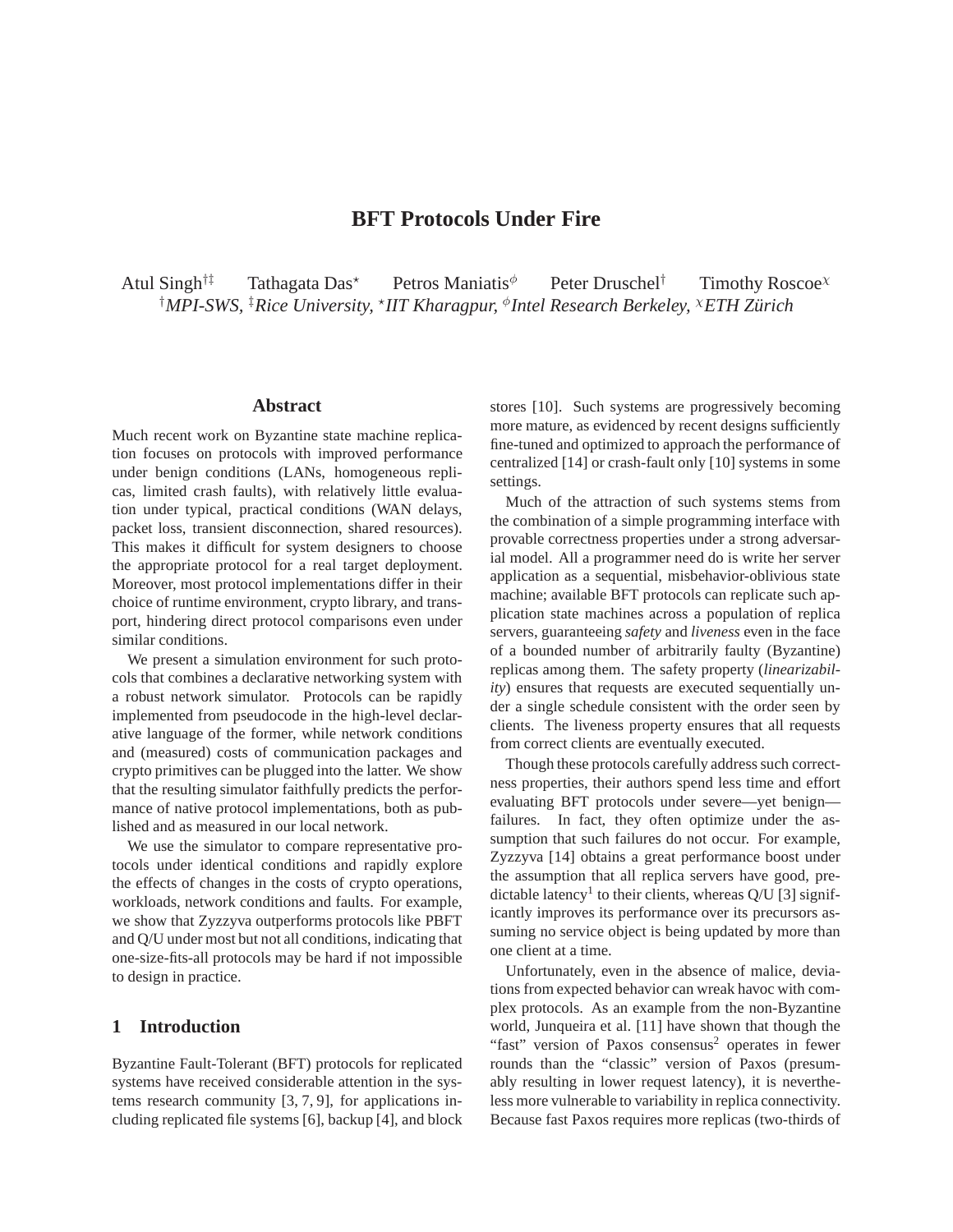the population) to participate in a round, it is as slow as the slowest of the fastest two-thirds of the population; in contrast, classic Paxos is only as slow as the median of the replicas. As a result, under particularly skewed replica connectivity distributions, the two rounds of fast Paxos can be slower than the three rounds of classic Paxos. This is the flavor of understanding we seek in this paper for BFT protocols. We wish to shed light on the behavior of BFT replication protocols under adverse, yet benign, conditions that do not affect correctness, but may affect tangible performance metrics such as latency, throughput, and configuration stability.

As we approach this objective, we rely on simulation. We present BFTSim, a simulation framework that couples a high-level protocol specification language and execution system based on P2 [18] with a computationaware network simulator built atop ns-2 [1] (Section 3). P2's declarative networking language (OverLog) allows us to capture the salient points of each protocol without drowning in the details of particular thread packages, cryptographic primitive implementations, and messaging modules. ns-2's network simulation enables us to explore a range of network conditions that typical testbeds cannot easily address. Using this platform, we implemented from scratch three protocols: the original PBFT [6], Q/U [3], and Zyzzyva [14]. We validate our simulated protocols against published results under corresponding network conditions. Though welcome, this is surprising, given that all three systems depend on different types of runtime libraries and thread packages, and leads us to suspect that a protocol's performance characteristics are primarily inherent in its high-level design, not the particulars of its implementation.

Armed with our simulator, we make an "apples to apples" comparison of several BFT protocols under identical conditions. Then, we expose the protocols to benign conditions that push them outside their comfort zone (and outside the parameter space typically exercised in the literature), but well within the realm of possibility in real-world deployment scenarios. Specifically, we explore latency and bandwidth heterogeneity between clients and replicas, and among replicas themselves, packet loss, and timeout misconfiguration (Section 4). Our primary goal is to test conventional (or published) wisdom with regards to which protocol or protocol type is better than which; it is rare that "one size fits all" in any engineering discipline, so understanding the envelope of network conditions under which a clear winner emerges can be invaluable.

While we have only begun to explore the potential of our methodology, our study has already led to some interesting discoveries. Among those, perhaps the broadest statement we can make is that though agreement protocols offer hands down the best throughput, quorum-based protocols tend to offer lower latency in wide-area settings. Zyzzyva, the current state-of-the-art agreement-based protocol provides almost universally the best throughput in our experiments, except in a few cases. First, Zyzzyva is dependent on timeout settings at its clients that are closely tied to client-replica latencies; when those latencies are not uniform, Zyzzyva tends to fall back to behavior similar to a two-phase quorum protocol like HQ [9], as long as there is no write contention. Second, with large request sizes, Zyzzyva's throughput drops and falls slightly below Q/U's and PBFT's with batching, since its primary is required to send full requests to all the backup replicas. Lastly, under high loss rates, Zyzzyva tends to compensate quickly and expensively, causing its response time to exceed that of the more mellow Q/U.

Section 2 provides some background on BFT replicated state machines. In Section 3, we explain our experimental methodology, describe our simulation environment, and validate it by comparing its predictions with published performance results on several existing BFT protocols we have implemented in BFTSim. Section 4 presents results of a comparative evaluation of BFT protocols under a wide range of conditions. We discuss related works in Section 5 and close with future work and conclusions in Section 6.

# **2 Background**

In this section, we discuss the work on which this paper is based: BFT replicated state machines. Specifically, we outline the basic machinery of the protocols we study in the rest of this paper: PBFT by Castro and Liskov [6], Q/U by Abd-El Malek et al. [3], and Zyzzyva and Zyzzyva5 by Kotla et al. [14].

At a high level, all such protocols share the basic objective of assigning each client request a unique order in the global service history, and executing it in that order. Agreement-based protocols such as PBFT first have the replicas communicate with each other to agree on the sequence number of a new request and, when agreed, execute that request after they have executed all preceding requests in that order. PBFT has a threephase agreement protocol among replicas before it executes a request. Quorum protocols, like Q/U, instead restrict their communication to be only between clients and replicas—as opposed to among replicas; each replica assigns a sequence number to a request and executes it as long as the submitting client appears to have a current picture of the whole replica population, otherwise uses conflict resolution to bring enough replicas up to speed. Q/U has a one-phase protocol in the fault-free case, but when faults occur or clients contend to write the same object the protocol has more phases. Zyzzyva is a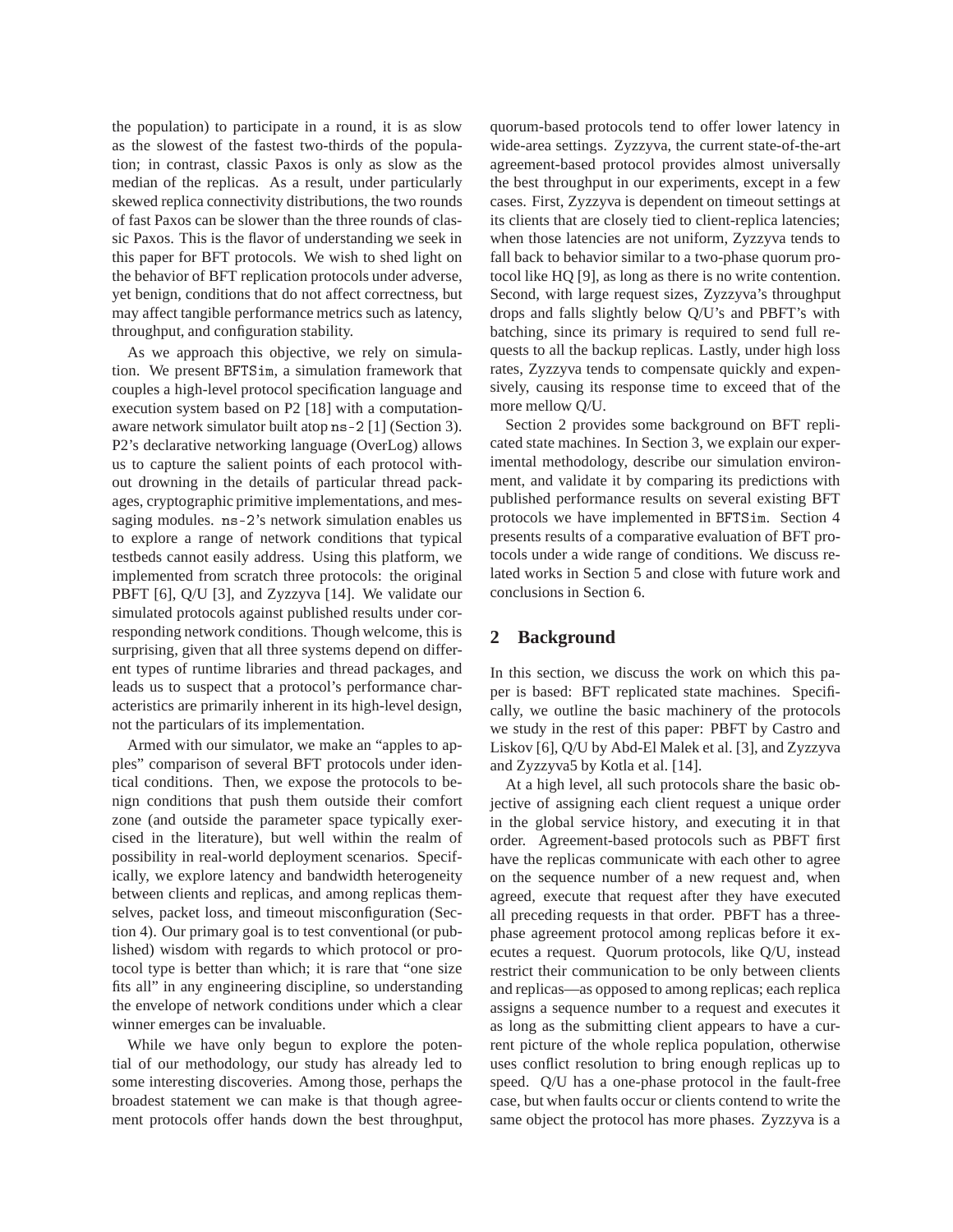

Figure 1: A high-level view of PBFT, Q/U, and Zyzzyva.

hybrid agreement/quorum protocol that shares some of PBFT's characteristics (a distinguished primary replica and an explicit "view change" to recover from a faulty primary); however, whereas PBFT performs extra work during agreement to ensure it can deal with primary failures, Zyzzyva offloads that extra work to the actual recovery from a primary failure, resulting in a leaner protocol when the fault-free case is the common one. Furthermore, Zyzzyva includes a fast path for unanimous agreement on a request's sequence number.

In more detail, PBFT requires  $3f + 1$  replicas to tolerate  $f$  faulty replicas with safety and liveness. A client broadcasts its request to all replicas. The primary among them assigns the request a sequence number, and broadcasts that assignment to the replica population in a PREPREPARE message. A backup that receives such an assignment acknowledges it and synchronizes with all other replicas on this assignment by broadcasting a PRE-PARE message to the population. As soon as a replica has received a quorum of  $2f + 1$  PREPARE messages, it promises to commit the request at that sequence number by broadcasting a COMMIT message. When a replica has seen a quorum of  $2f + 1$  such promises for the same request and sequence number, it finally accepts that assignment and executes the request in its local state after it has executed all other requests with lower sequence number, sending a REPLY message to the client with the result. A client accepts the result if  $f + 1$  replicas send matching REPLY messages, and otherwise retransmits the request. See Figure 1(a) for an illustration.

In contrast, Query/Update (Q/U) is a single-phase quorum-based protocol that tolerates up to  $f$  faulty replicas in a population of  $5f + 1$ . Clients cache replica histories (the request sequence known by a replica), which they include in requests to replicas, and which they update using replies from replicas. These histories allow a replica that receives a client request to optimistically execute it immediately, as long as its request history is reflected in the client's view. When a client receives replies, as long as a quorum of  $4f + 1$  have optimistically executed its request, it completes. Normally a client only contacts its "preferred quorum" of replicas instead of the whole population; if some of the quorum replicas are slow to respond, a client might engage more replicas via a "probe" hoping to complete the quorum. If between  $2f + 1$  and 4f replies accept the request but others refuse due to a stale replica history, the client infers there exists a concurrent request from another client. Q/U provides a conflict resolution mechanism in which clients back off and later resubmit requests, after repairing the replicas to make them consistent. Figure 1(d) shows the best case for a client's request, whereas Figure 1(e) illustrates the probing mechanism.

Zyzzyva uses a primary to order requests, like PBFT, and also requires  $3f + 1$  replicas to tolerate f faults. Clients in Zyzzyva send the request only to the primary. Once the primary has ordered a request, it submits it in an ORDERREQ message to the replicas, which respond to the client immediately as in Q/U. In failure-free and synchronous executions in which all  $3f + 1$  replicas return the same response to the client, Zyzzyva is efficient since requests complete in 3 message delays and, unlike Q/U, write contention by multiple clients is mitigated by the primary's ordering of requests (Figure 1(b)). When some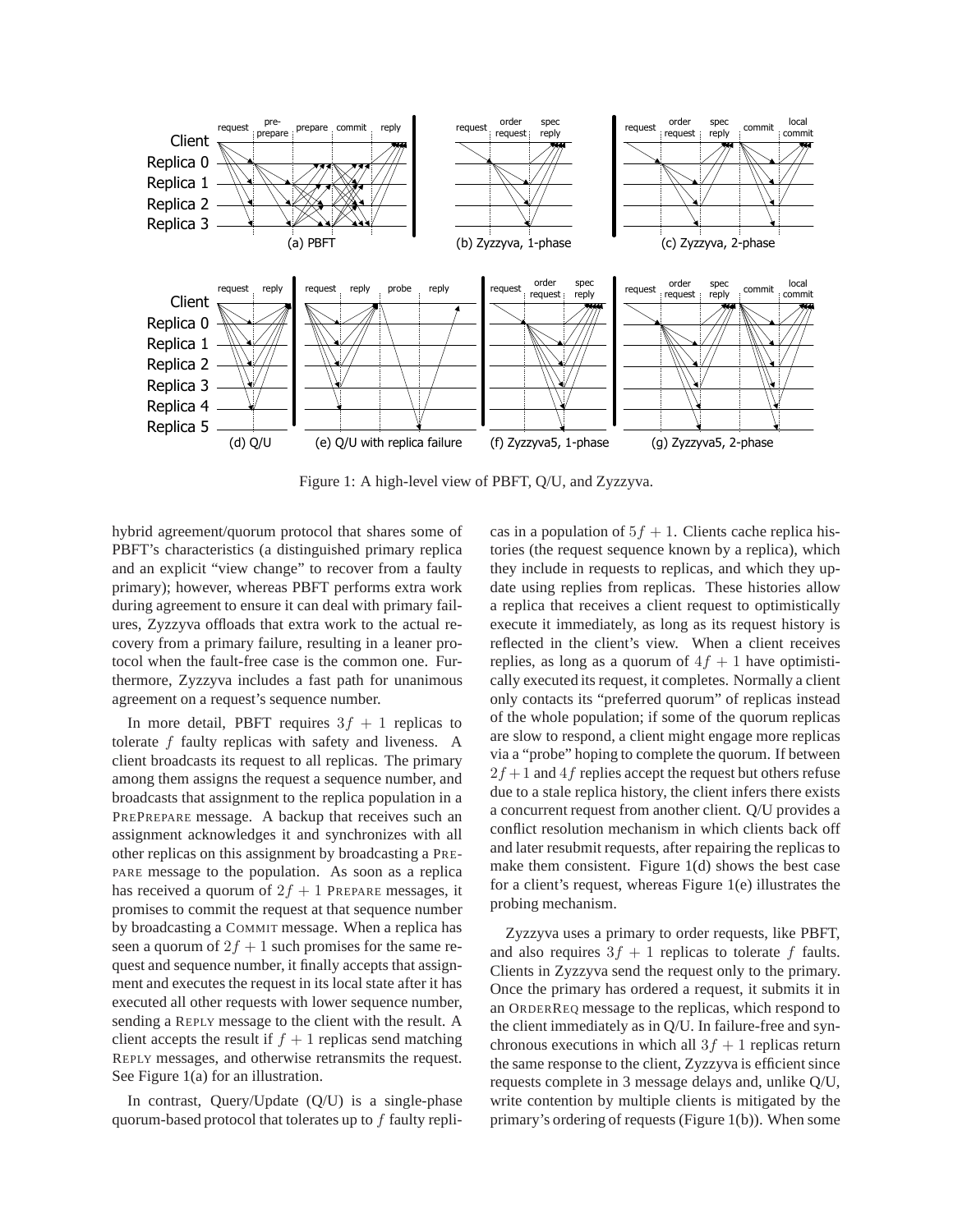replicas are slower or faulty and the client receives between  $2f+1$  and  $3f$  matching responses, it must marshal those responses and resend them to the replicas, to convince them that a quorum of  $2f + 1$  has chosen the same ordering for the request. If it receives  $2f + 1$  matching responses to this second phase, it completes the request in 5 message delays (Figure 1(c)).

To trade off fewer message delays for more replicas in high-jitter conditions, or when some replicas are faulty or slow, the authors propose Zyzzyva5, which requires  $5f + 1$  replicas and only  $4f + 1$  optimistic executions from replicas to progress in 3 message delays—up to f replicas can be slow or faulty and the single-phase protocol will still complete (Figure 1(f)). With fewer than  $4f + 1$  replies, Zyzzyva5 also reverts to two-phase operation (Figure  $1(g)$ ). Finally, Zyzzyva's view change protocol is more heavy-weight and complex than in PBFT, and the authors present results where one replica is faulty (mute) and observe that Zyzyvva is slower than PBFT in this situation; however a recent optimization [15] improves Zyzzyva's performance under faults. In this optimization, clients explicitly permit replicas to send a response only after having committed it (as opposed to tentatively). For such client requests, replicas agree on orderings similarly to the second phase of PBFT, and clients need not initiate a second protocol phase.

Each of these protocols achieves high performance by focussing on a specific expected common scenario (failures, latency skew, contention level, etc.). As a consequence, each is ingeniously optimized in a different way. This makes it hard for a developer with a requirement for BFT to choose a high-performance protocol for her specific application. Worse, evaluations of individual protocols in the literature tend to use different scenario parameters. Our aim in this paper is to enable, and perform, "apples to apples" comparison of such protocols as a first step in establishing their performance envelopes.

# **3 Methodology**

We now describe in detail our approach to comparing BFT protocols experimentally. We have built BFTSim, which combines a declarative front end to specify BFT protocols with a back-end simulator based on the widely used ns-2 simulator [1]. This allows us to rapidly implement protocols based on pseudocode descriptions, evaluate their performance under a variety of conditions, and isolate the effects of implementation artifacts on the core performance of each protocol.

Using simulation in this manner raises legitimate concerns about fidelity: on what basis can we claim that results from BFTSim are indicative of real-world performance? We describe our validation of BFTSim in section 3.3 below, where we reproduce published results from real implementations.

A further concern is the effort of re-implementing a published protocol inside BFTSim, including characterizing the costs of CPU-bound operations such as cryptographic primitives. We report on our experience doing this in section 3.4.

However, a first question is: why use simulation at all? In other words, why not simply run existing implementations of protocols in a real networking environment, or one emulated by a system like ModelNet [23]?

# **3.1 Why Simulation?**

Subject to fidelity concerns which we address in section 3.3 below, there are compelling advantages to simulation for comparing protocols and exploring their performance envelopes: the parameter space for network conditions can be systematically and relatively easily explored under controlled conditions.

There are highly pragmatic reasons to adopt simulation. Many implementations of BFT protocols from research groups are not available at publication time, due to inevitable time pressure. Comparing the performance of protocols based on their published descriptions without requiring re-implementation in C, C++, or Java is a useful capability.

Even implementations that are available vary widely in choice of programming language, runtime, OS, cryptographic library, messaging, thread model, etc., making it hard to identify precisely the factors responsible for performance or, in some cases, to even run under emulation environments such as Emulab due to incompatibilities. For example, Q/U uses SunRPC over TCP as the communication framework while PBFT uses a custom reliability layer over UDP;  $Q/U$  is written in  $C++$  while PBFT is written in C; Q/U uses HMAC for authenticators while Zyzzyva and PBFT use UMAC. Our results below show that performance is generally either network-bound or dominated by the CPU costs of crypto operations. We can build faithful models of the performance of such implementations based on the costs of a small number of operations, and hence directly compare algorithms in a common framework.

Furthermore, simulation makes it straightforward to vary parameters that are non-network related, and so cannot be captured with real hardware in a framework such as ModelNet. For example, since CPU time spent in cryptographic operations is at present often the dominating factor in the performance of these protocols, we can explore the future effect of faster (or parallel) cryptographic operations without requiring access to faster hardware.

Compared to a formal analytical evaluation, simulation can go where closed-form equations are difficult to derive. Existing literature presents analyses such as fault-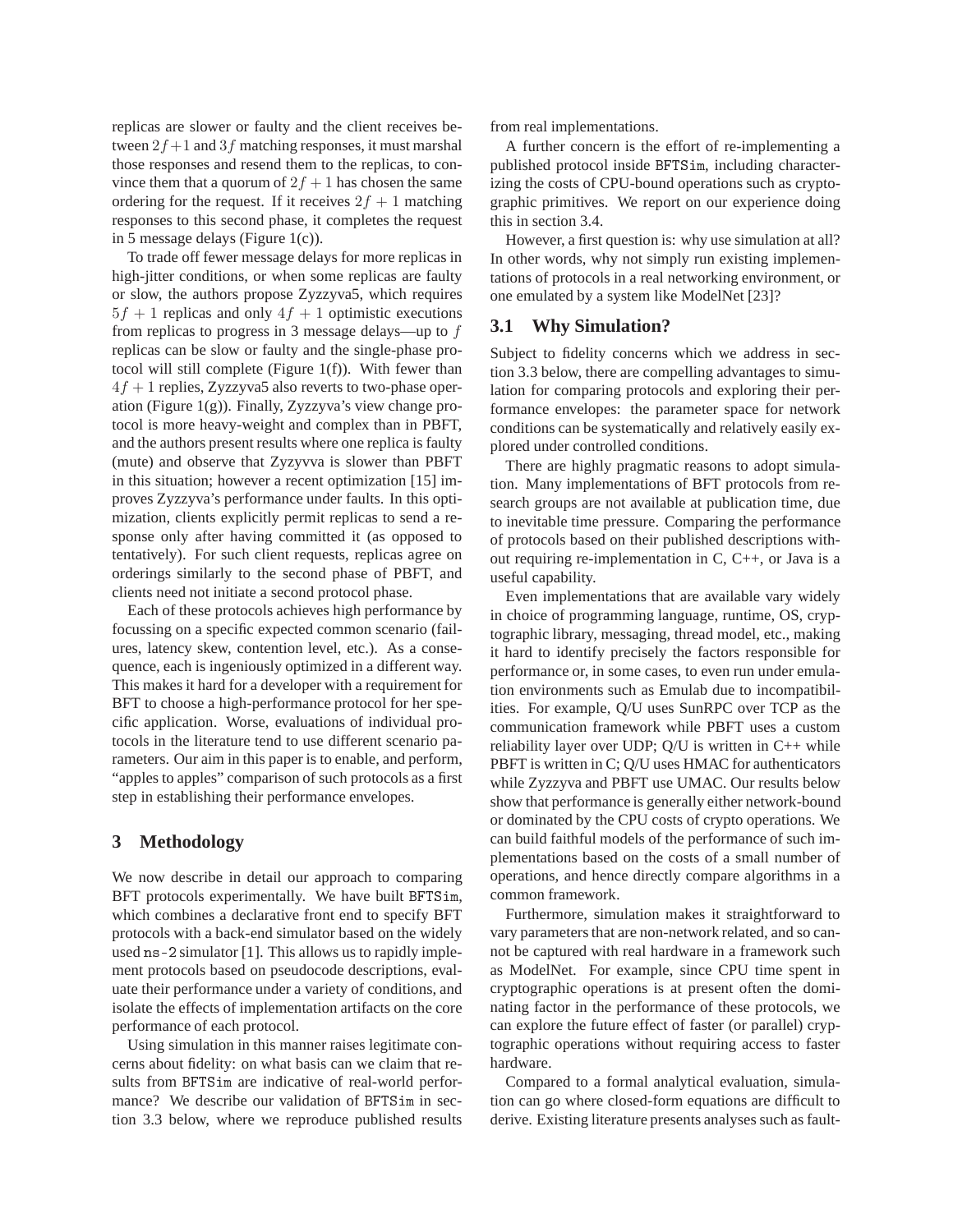

Figure 2: The BFTSim software architecture.

scalability by counting messages exchanged and cryptographic operations performed [9, 14], but it is hard to analyze the dynamic behavior of these protocols, especially for costs intended to be amortized over different sequences of requests. For example, the interaction of client retransmissions, pipeline depth in protocols with a bounded number of requests in flight, and request batching can have a complex effect on response times. Systematic evaluation using faithful simulation can answer these questions with greater ease.

A final motivation for simulation is pedagogical. It is widely believed that BFT protocols are complex to design, implement, and evaluate [8], and that it is hard to understand what aspect of a given protocol gives rise to its performance characteristics. A simple and succinct re-implementation in a declarative language which shows (under simulation) the same performance characteristics as a published C++ implementation is a powerful tool for understanding such issues. We believe that BFTSim may lead the many BFT protocols available to greater accessibility.

# **3.2 The Design of** BFTSim

BFTSim consists of several components (Figure 2). First, protocols are implemented in, and executed by, the front end of the P2 declarative networking engine [18]. P2 allows concise specification and rapid prototyping of BFT protocols, in a manner closely following pseudocode descriptions in publications: we specify the core features of these protocols in a small number of declarative rules.

A rule is of the form "result :- pre
onditions." and is interpreted as "the result is produced when all preconditions are met." For example, consider the following simplified rule for PBFT:

```
initPrePrepare(@A, T, OP, CID) :-
          request(@A, T, OP, CID),
          cachedReply(@A, CID, T1, REPLY), T > T1,
          isPrimary(QA, A, V).
```
It means that when a reques<sup>t</sup> tuple arrives at node <sup>A</sup> from the client with identifier CID, if the timestamp <sup>T</sup> is more recent than the last reply sent to the same client (condition T>T1), then the primary (condition isPrimary) produces a initPrePrepare tuple to start the protocol for this request. The location specifier  $QA$ is used to specify on which node this particular rule is executed.

P2 compiles such descriptions to a software dataflow graph, which in the case of BFTSim includes elements to capture the timing characteristics of CPU-intensive functions without necessarily performing them. Our hypothesis (subsequently borne out by validation) was that we can accurately simulate existing BFT protocols by incorporating the cost of a small number of key primitives. We started with two: cryptographic operations and network operations (we assume for now that disk access costs are negligible, though modeling disk activity explicitly may be useful in some settings). To feed our simulator with the cost of these primitives, we micro-benchmarked the PBFT and Q/U codebases to find the cost of these primitives with varying payload sizes. Our simulator uses this information to appropriately delay message handling, but we can also vary the parameters to explore the impact of future hardware performance.

In BFTSim, a separate P2 dataflow graph is generated per simulated node, but all dataflow graphs are hosted within a single instance of the P2 engine. P2's scheduler interacts with the ns-2 engine via ns-2's event scheduling and callback interfaces to simulate the transmission of messages and to inject events such as node failures. Those interfaces in turn connect with a single ns-2 instance, initialized with the network model under simulation. Message traffic to and from a P2-simulated node is handled by a dedicated UDP agent within  $ns-2^3$ . Note that both P2 and ns-2 are discrete-event-based systems. We use ns-2's time base to drive the system. P2's events, such as callbacks and event registrations, are wrapped in ns-2 events and scheduled via ns-2's scheduler. BFTSim is currently single-threaded and singlehost.

# **3.3 Validation**

In this section we compare the published performance of several BFT protocols with the results generated by our implementation of these protocols in BFTSim under comparable (but simulated) conditions. These results therefore yield no new insight into BFT protocols, rather they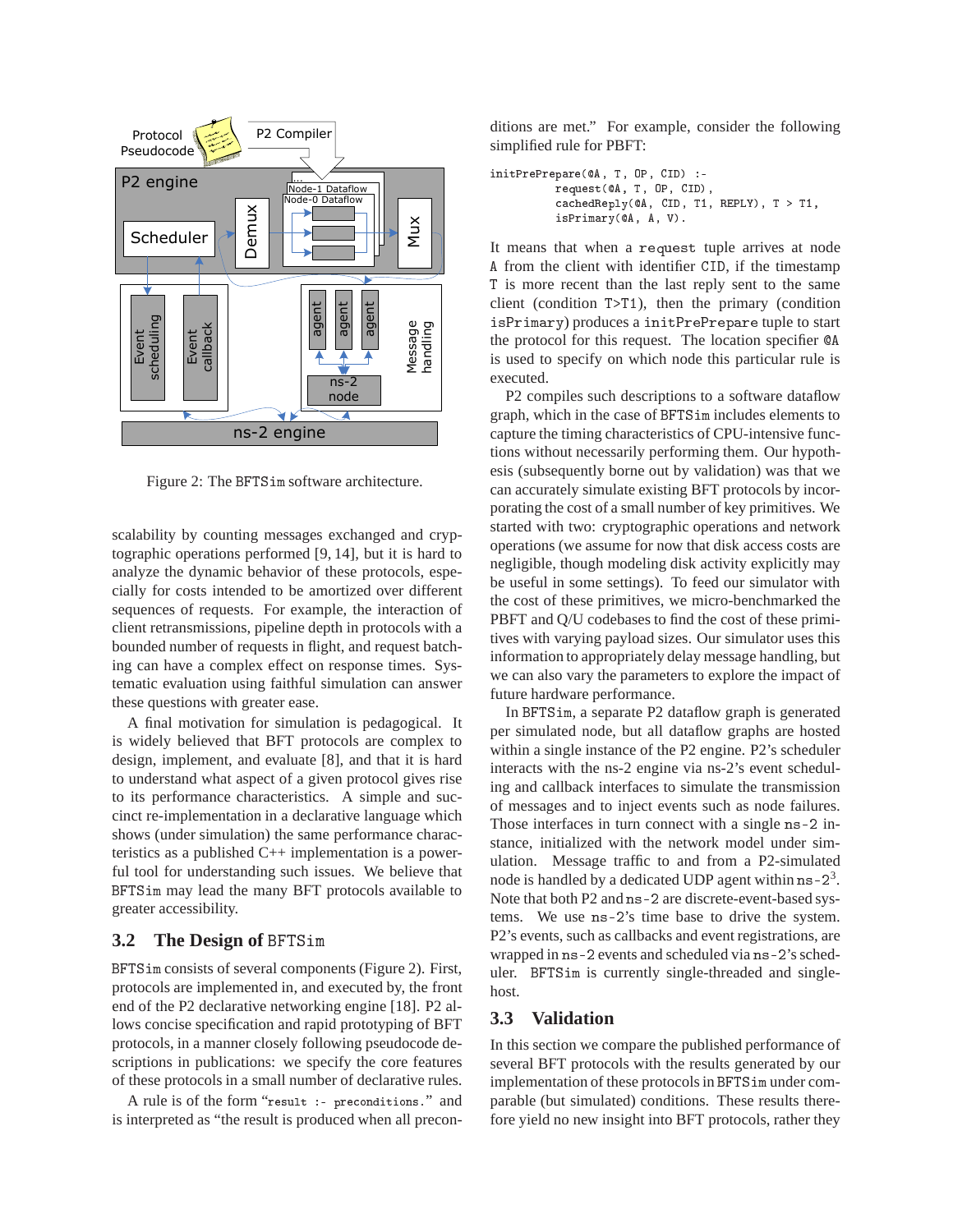serve to show that BFTSim succeeds in capturing the important performance characteristics of the protocols.

We present a small selection of our validation comparisons for three protocols: PBFT [7], Q/U [3], and Zyzzyva/Zyzzyva5 [14]. PBFT was chosen because it is widely regarded as the "baseline" for practical BFT implementations. Q/U provides variety: it is representative of a class of quorum-based protocols. Finally, the recent Zyzzyva is considered state-of-the-art, and exhibits many high-level optimizations.

For all these protocols, we compare BFTSim's implementation results to either published results or the protocol authors' implementations executing in our local cluster. Table 1 lists our validation references. Our validation concentrates on latency-throughput curves for all protocols in typical "ideal" network conditions, as well as under node crashes.

#### **3.3.1 Experimental Setup**

We simulated a star network topology, where both client and replica nodes are connected to each other via a hub node. Each link is a duplex link and we set a one-way delay of 0.04ms and bandwidth of 1000Mbps on each link. This gives an RTT of 0.16ms between any pair of nodes, matching our local cluster setup. These values are also similar to those reported by the authors [13] to obtain the Zyzzyva/Zyzzyva5 and PBFT results that we use for validation. Both PBFT and Zyzzyva exploit hardware multicast to optimize the one-to-all communication pattern among replicas. BFTSim accounts for multicast by charging for a single message digest, message send, and authenticator calculation for multicast messages, but currently simulates multiple unicast messages at the ns-2 level.

Since the literature only provides peak throughput results for Q/U, we obtained the authors' implementation and ran it in our local cluster; each machine has a dualcore 2.8 GHz AMD processor with 4GB of memory, running a 2.6.20 Linux kernel.

#### **3.3.2 Cost of Key Operations**

We measured the costs of three primitive operations common to all protocols: calculating the message digest, generating a MAC and authenticator, and sending a message with varying payload sizes. We instrumented the PBFT and Q/U codebases to measure these costs.

To measure the host processing delays required to transmit and receive messages of a given size, we performed a simple ping-pong test between two machines connected by gigabit ethernet. We measured the total time taken to send and receive a response of equal size. We then simulated the same experiment in ns-2 (without BFTSim) to determine the round-trip network delays. For each message size, we then subtracted the simulated net-



Figure 3: Baseline validation. Note that, to enhance readability, ranges differ for the  $y$  axis across protocols (i.e., rows) and for the  $x$  axis between batch sizes (i.e., columns).

work delays from the corresponding measured round-trip times to determine the host processing delays. We used linear interpolation to obtain piece-wise linear formulae for estimating the send and receive costs as a function of the message size, with a confidence of 99%.

All protocols use MD5 for calculating message digests<sup>4</sup>. Based on our benchmarking results, we obtained the following linear interpolation to estimate the cost of an MD5 digest over d bytes:  $\text{di} qest(d) = (0.0097d +$  $0.74)$ µsecs, with a confidence of 99.9%. We measured the cost of authenticators by varying the number of MAC operations and used this information directly. Note that Q/U uses HMAC while PBFT and Zyzzyva use UMAC for calculating MACs; our validating simulations are parametrized accordingly.

### **3.3.3 Baseline Validation**

Figure 3 presents latency-throughput curves for BFTSim implementations of PBFT, Q/U, Zyzzyva, and Zyzzyva5, compared to our reference sources. We present results with batch sizes of 1 and 10. We executed each protocol under increasing load by varying the number of clients between 1 and 100. Each client maintains one outstanding request at any time. Each point in the graphs represents an experiment with a given number of clients. The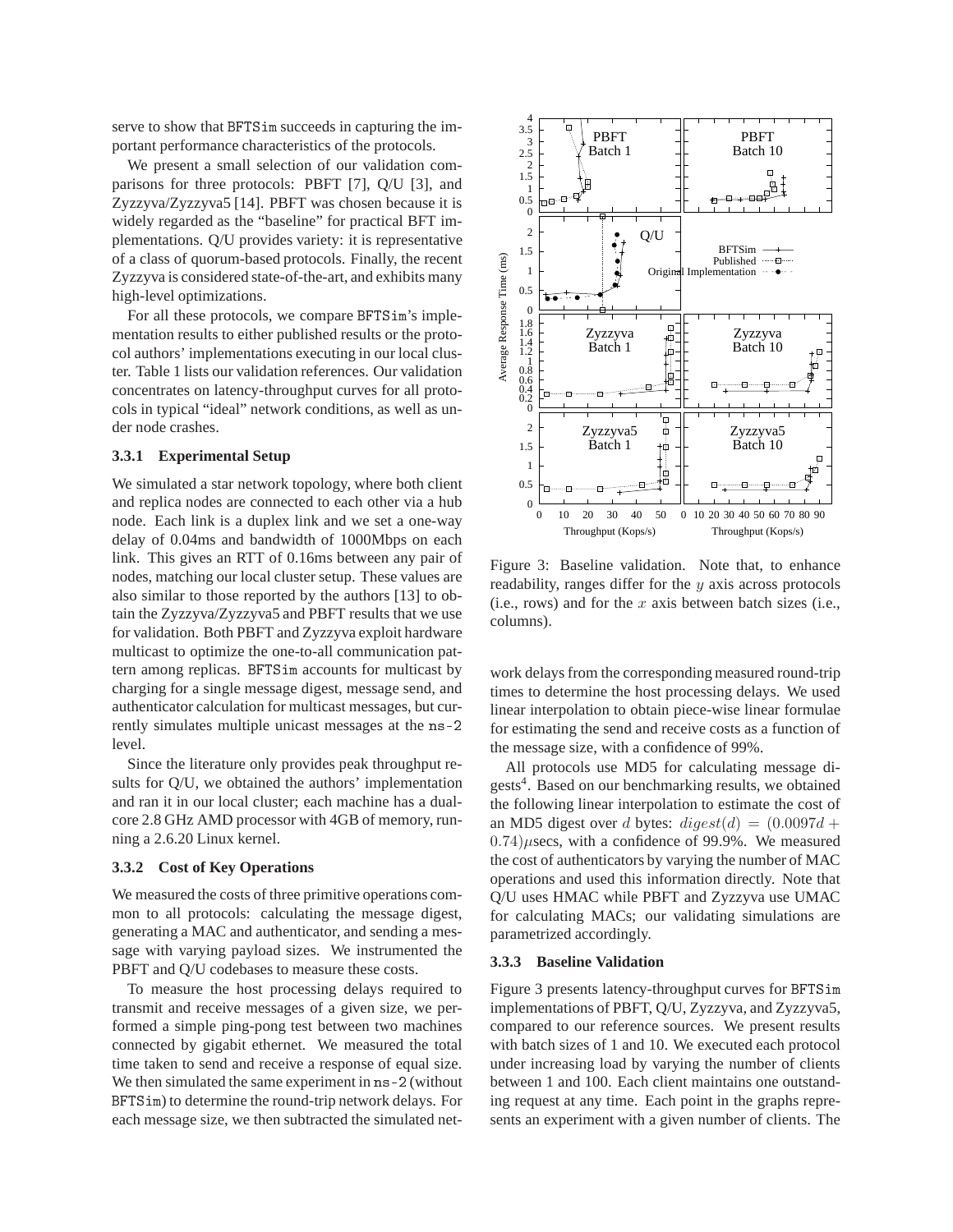| Table 1: Reference sources for our validation and BFTSim implementation coverage for each protocol. |  |  |
|-----------------------------------------------------------------------------------------------------|--|--|
|-----------------------------------------------------------------------------------------------------|--|--|

| Protocol         | Validated Against   | Protocol features <i>not</i> present in BFTS im implementations    |
|------------------|---------------------|--------------------------------------------------------------------|
| <b>PBFT</b>      | 141                 | State transfer, preferred quorums.                                 |
| Zyzzyva/Zyzzyva5 | 141                 | State transfer, preferred quorums, separate agreement & execution. |
| D/U              | Implementation, [3] | In-line repair, multi-object updates.                              |

knee in each curve marks the point of saturation; typically, the peak throughput is reached just beyond and the lowest response time just below the knee.

First, we note that the trends in the latency-throughput curves obtained with BFTSim closely match the reference for all the protocols we studied. The differences in the absolute values are within at most 10%. Because no latency-throughput curves for Q/U were published, we measured the original implementation in our local cluster<sup>5</sup>. The published peak throughput value is also shown.

The results show that our implementations in BFTSim correctly capture the common case behavior of the protocols, and that BFTSim can accurately capture the impact of the key operations on the peak performance of all protocols we implemented and evaluated.

#### **3.3.4 Validating the Silent Replica Case**

In this experiment, we make one of the replicas mute for the duration of the experiment. This experiment exercises important code paths for all protocols. In PBFT, performance may improve in this situation since replicas avoid both receiving and verifying messages from the silent replica. In contrast, Zyzzyva's performance is expected to drop in the presence of a faulty replica since it requires clients to perform the costly second phase of the protocol. In Q/U, performance also drops in the presence of a faulty replica because all requests must be processed by the remaining live quorum of 5 replicas, which increases the load on each of these replicas. In the absence of a faulty replica, each replica handles only  $(4f + 1)/(5f + 1)$ -th of the requests, due to Q/U's preferred quorum optimization.

We present BFTSim's results along with the published results in Figure 4. We observe that BFTSim is able to closely match the published performance of Zyzzyva, Zyzzyva5, and PBFT in this configuration. Because no published results are available for Q/U with a faulty replica, we measured the original implementation in our cluster in the presence of a silent replica for comparison.

### **3.3.5 Validating Fault Scalability**

In this experiment, we scale the fault tolerance of PBFT, Zyzzyva, and Q/U and compare the performance predicted by BFTSim with the published results in the Zyzzyva and  $Q/U$  papers. At higher values of  $f$ , all three protocols need to do more MAC calculations per protocol operation since there are more replicas. PBFT additionally generates more bandwidth overhead at higher



Figure 4: Validation results in the presence of a faulty replica.

values of  $f$  since each replica receives  $3f$  PREPARE and COMMIT messages. We present results in Figure 5 for values of f between 1 and 3 (we do not validate Zyzzyva5 since our reference source offered no measurements for fault scalability). Again, we observe that BFTSim is able to match published results for all protocols for this experiment.

# **3.4 Implementation Experience**

One concern with our approach is the effort required to implement protocols within the framework. Here, we report on our experience implementing the protocols presented.

Our PBFT implementation consists of a total of 148 lines of OverLog (P2's specification language), of which 14 are responsible for checkpoint and garbage collection, 38 implement view changes, 9 implement the mechanism to fetch missing requests, and the remaining 87 provide the main part of the protocol. Our implementation of Zyzzyva is slightly more complex: 164 rules, with 13 for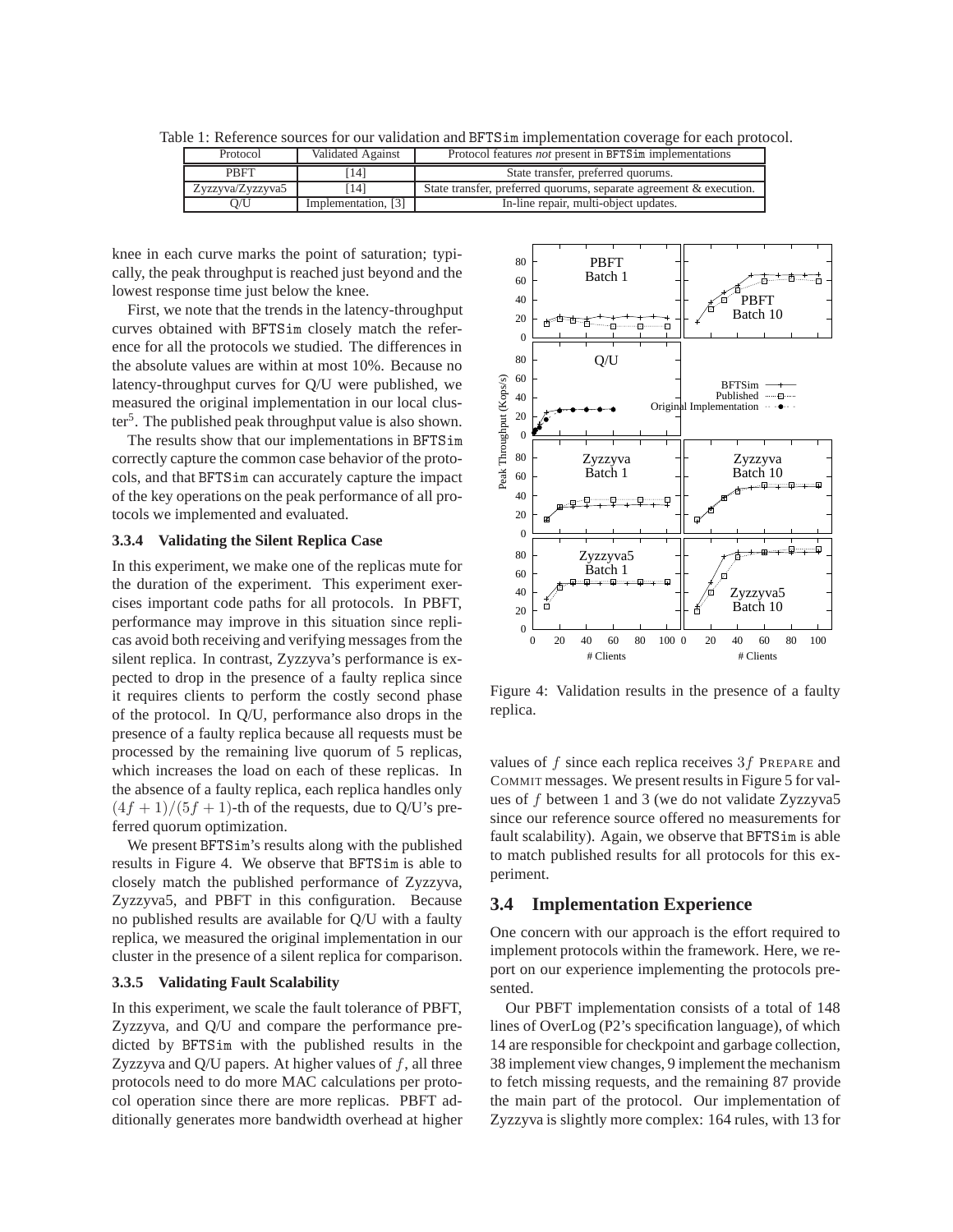

Figure 5: Validation at higher values of f.

checkpoint and garbage collection, 33 for view changes, 24 for handling the second phase, and the remaining 94 for the main part of the protocol. For Q/U, we wrote a total of 88 rules. The key steps in Q/U are represented by the classification (5 rules) and setup (6 rules) phases.

These protocols have served as vehicles for validating the design and fidelity of BFTSim. As a result, their implementation in BFTSim inevitably co-evolved with the simulator itself. However, the basic components (the P2 front end and ns-2 back end) are largely unmodified and thus retain their generality, which of course extends far beyond BFT protocols. We have only modified ns-2 to enable jumbo-frame handling, and we modified and extended P2 in four ways:

- We retargeted P2's dataflow network stack to use ns-2 agents as opposed to P2's own congestioncontrolled UDP elements.
- We added support for compound (nested) tuples. P2's original design stayed close to the relational data model, in which tuples are flat. Since support for complex objects in P2's data model was evolving separately as we were performing this work, we chose to use a simpler but coarser and less efficient approach to structuring data (via explicit nesting of serialized tuples within tuples) for building request batches and the complex view-change messages. Since P2 operates in the virtual time of BFTSim, this inefficiency does not affect our results, only the elapsed time required for our simulations.
- The version of P2 on which we based BFTSim (version 0.8) did not yet support atomic execution of individual rules. Since BFTSim simulates singlethreaded, run-to-completion message handlers, we modified the P2 scheduler to complete all processing on outgoing tuples and send them to the ns-2 agent before any pending incoming tuples were handled.

• We implemented complex imperative computations not involving messaging (such as the view-change logic in PBFT and Zyzzyva) as external plugins ("stages") in P2.

P2's language (OverLog) currently lacks higher-order constructs. This makes it cumbersome, for example, to make the choice of cryptographic primitive transparent in protocol specifications, leading to extra OverLog rules to explicitly specify digests and MACs as per the configuration of the particular protocol. As above, this inefficiency does not affect the (simulated) size or timing of messages transmitted, it merely means simulations take longer to complete.

Based on our experience, we feel a more specialized language might reduce protocol implementation effort, but at these code sizes the benefit is marginal. A more immediate win might be to abstract common operations from existing protocols to allow them to be reused, as well as decoupling the authentication and integrity protocol specifications from their actual implementation (i.e., the specific cryptographic tools used to effect authentication, etc.). These are a topic of our on-going research.

# **4 Experimental Results**

BFTSim can be used to conduct a wide variety of experiments. One can compare the performance of different protocols under identical conditions. It is possible to explore the behavior of protocols under a wide range of network conditions (network topology, bandwidth, latency, jitter, packet loss) and under different workloads (distribution of request sizes, overheads, request burstiness). Furthermore, BFTSim allows us to easily answer "whatif" questions such as the impact of a protocol feature or a crypto primitive on the performance of a protocol under a given set of conditions.

Due to time and space constraints, we have taken only a first step in exploring the power of BFTSim, by evaluating BFT protocols under a wider range of conditions than previously considered. Specifically, we evaluate the effects of batching, workload variation (request size), network conditions (link latency, bandwidth, loss, access link variation), and client timer misconfiguration. We also perform an experiment to explore the potential of a possible protocol optimization in Q/U.

When reporting results, we either show throughput as a function of the number of clients used, or report results with sufficiently many clients to ensure that each protocol reaches its peak throughput. When reporting latency, we use a number of clients that ensures that no protocol is saturated, i.e., requests are not queued.

We use a star network topology to connect clients and replicas. Each node, either a replica or a client, is connected to a hub of ample capacity using a bidirectional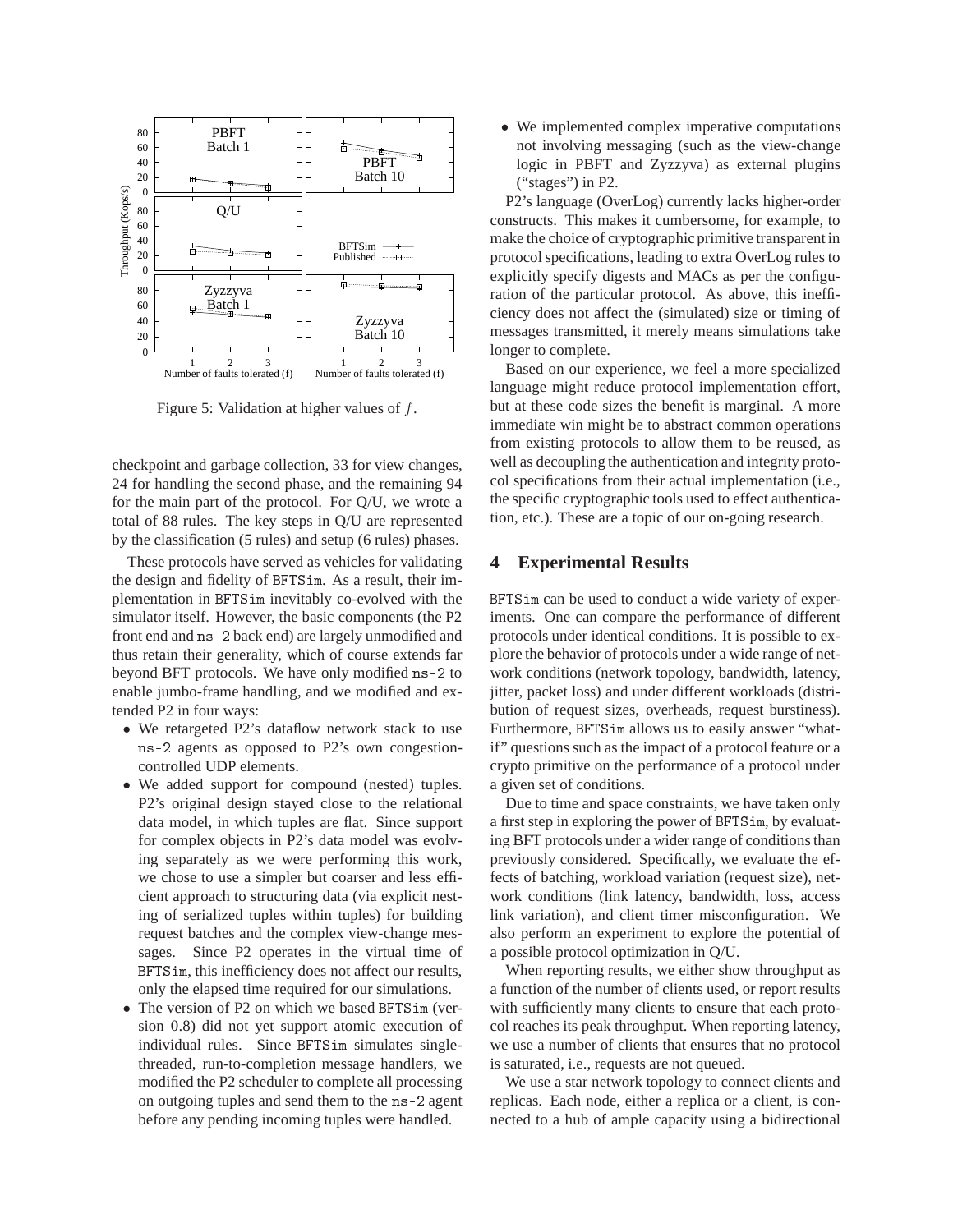

Figure 6: Baseline latency-throughput curves for all protocols, with batch sizes increasing from 1 to 100. Note that Q/U has no batching but appears in all plots for comparison.

link with configurable latency, bandwidth and loss rate.

# **4.1 The Effects of Batching**

We start with a baseline protocol comparison under typical LAN network conditions (average round-trip time of 0.16 ms, 1 Gbps bandwidth, no packet losses). The requests are no-ops (2-byte payload and no execution overhead). Request batching is used in the agreement-based protocols that support it (all but Q/U). We use the same digest and authentication mechanisms for all protocols (those of the PBFT codebase: MD5 and UMAC).

Figure 6 shows latency-throughput curves for the protocols with increasing batch sizes. As before, each point represents a single experiment with a given number of clients. In agreement-based protocols, the primary delays requests until either a batching timer expires (set to 0.5 ms) or sufficiently many requests (the batch size) have arrived; then, it bundles all new requests into a batch and initiates the protocol. Batching amortizes the messaging overheads and CPU costs of a protocol round over the requests in a batch. In particular, fewer replicareplica messages are sent and fewer digests and authenticators are computed. All three batching-enabled protocols benefit from the technique. Because PBFT has the highest overhead, it enjoys the largest relative improvement from batching: its peak throughput increases by a factor of four.

The Zyzzyva variants are more efficient under the given network conditions, requiring fewer messages and crypto operations than PBFT. As a result, though still fastest in absolute terms, they derive a smaller relative benefit from batching. Furthermore, as batch size increases, the differences between protocols shrink significantly; the Zyzzyva variants become indistinguishable with only moderate batching, whereas PBFT achieves



Figure 7: Hypothetical optimized Q/U. Our hypothetical Q/U competes with Zyzzyva5 without batching, but is still inferior to batched Zyzzyva5. We also show Q/U using HMAC, as in its original implementation validated in Figure 3.

throughput within 10% of Zyzzyva at a batch size of 100.

### **4.1.1 Why is Q/U Worse?**

Figure 6 shows that Q/U has significantly lower peak throughput than Zyzzyva5, even with no batching and despite the absence of write contention in our workload. This is somewhat surprising, because in the absence of contention, Q/U only requires a single phase of direct client-replica communication to complete, whereas Zyzzyva5 must relay all requests from clients to replicas via the primary.

We hypothesized that one reason for Q/U's lower throughput is the size of the messages it requires. Q/U replicas include their recent object history in each response<sup>6</sup>, and clients send with their requests a vector of such replica histories. This is an important safety requirement in Q/U; it enables non-faulty replicas to execute an operation in a consistent order without any replica-to-replica coordination. In contrast, Zyzzyva replicas include only digests of their history with response messages, and clients send no history with their requests, because the primary orders requests.

We performed an experiment to see how a hypothetical version of Q/U would perform that is optimized for message size. Our hypothetical Q/U variant is assumed to send Zyzzyva-style history digests as a vector in Q/U requests, and sends a single history digest in replica responses. The intuition is that, without faults or write contention, history digests are sufficient to convince a replica to execute an operation at a given point in the history, and replicas need only exchange full histories only when they detect an inconsistency. We charge Q/U with Zyzzyva's ORDERREQ-sized messages with respect to digest computation and message transmission, but leave MAC costs unchanged. This experiment is an example of how BFTSim can be used to quickly ask "what-if" questions to explore the potential of possible protocol optimizations.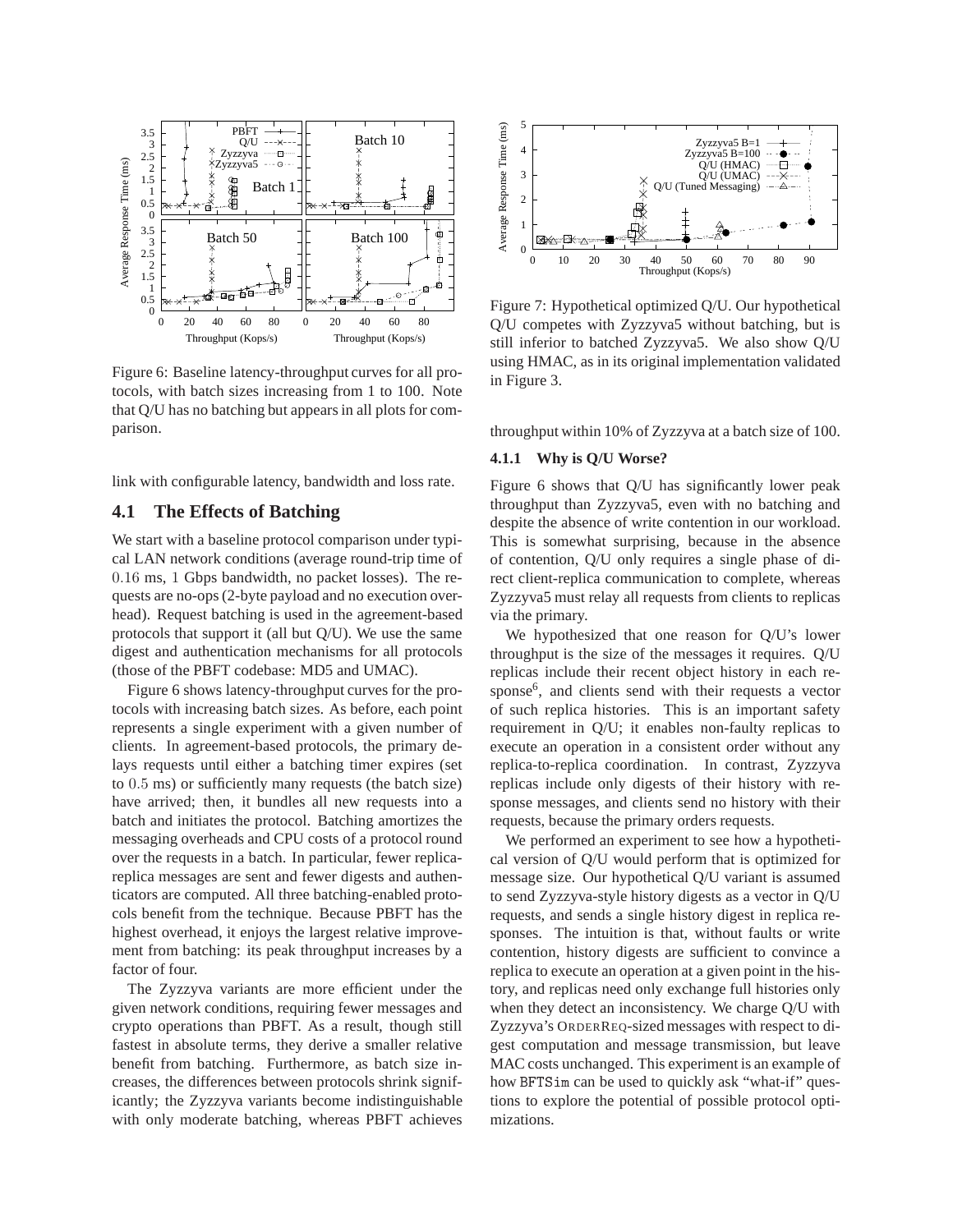Figure 7 shows the result. As expected, our hypothetical Q/U is competitive with Zyzzyva5 at a batch size of 1. However, our variant of Q/U is still no match for Zyzzyva5 at a large batch size in terms of peak throughput (though it has slightly lower latency). This seems counter-intuitive at first glance, since Q/U has no "extraneous" traffic to amortize, only client requests and replica responses. However, Q/U's lack of a primary that orders and relays requests to backups incurs extra computation on the critical path: a Q/U replica computes 4f MACs to send a response to a client and verifies 4f MACs when receiving a request from it, whereas the Zyzzyva5 primary computes and verifies one MAC for each request in a batch of b requests, plus a single authenticator for each ORDERREQ message containing  $4f$ MACs for a total of  $2+8f/b$  MACs per request in a batch. As b increases, Zyzzyva5 tends toward slightly more than 1 MAC generation and 1 MAC verification per client request compared to 8f MAC operations in Q/U.

#### **4.1.2 Summary**

Batching helps agreement-based protocols to achieve better performance by amortizing their protocol costs over a batch of requests. As we increase the batch size, the importance of protocol efficiency diminishes; as a result, the throughput of PBFT approaches that of Zyzzyva. The results of our experiments also predict that Q/U could benefit significantly from optimizations to reduce its message sizes.

## **4.2 Varying the Workload**

We now turn to study the performance of BFT protocols under varying request sizes. The network conditions remain as above. Figure 8 shows latency-throughput graphs for all protocols when the size of the request (and response) ranges from 2 bytes (as in the experiments above) up to 8 kbytes. Request sizes in this range do occur in practice. Whereas many SQL workloads are reported to have request sizes of around 128 bytes, applications like block storage use larger requests (for example, Hendricks et al. [10] discuss requests containing erasure-coded disk block fragments with sizes of about 6 Kb). We obtained these graphs by choosing a number of clients such that the latency-throughput curve was beyond its characteristic "knee," i.e., the system was saturated (in this set of experiments, between 1 and 80 clients were required). It is striking how increasing payloads diminish the differences among the protocols. Whereas at 2-byte payloads, non-batched PBFT has a little more than a third the throughput of Zyzzyva and Q/U about half, at 8 kbyte payloads all protocols are very close. With batching, PBFT starts out closer to Zyzzyva but, again, the difference vanishes at higher payload sizes as throughputs degrade dramatically. The



Figure 8: Latency-throughput plots for increasing request payload sizes, without batching (left) and with batch size 10 (right). Note that both axes are in logarithmic scale, to show better the relative performance differences of the protocols at different scales.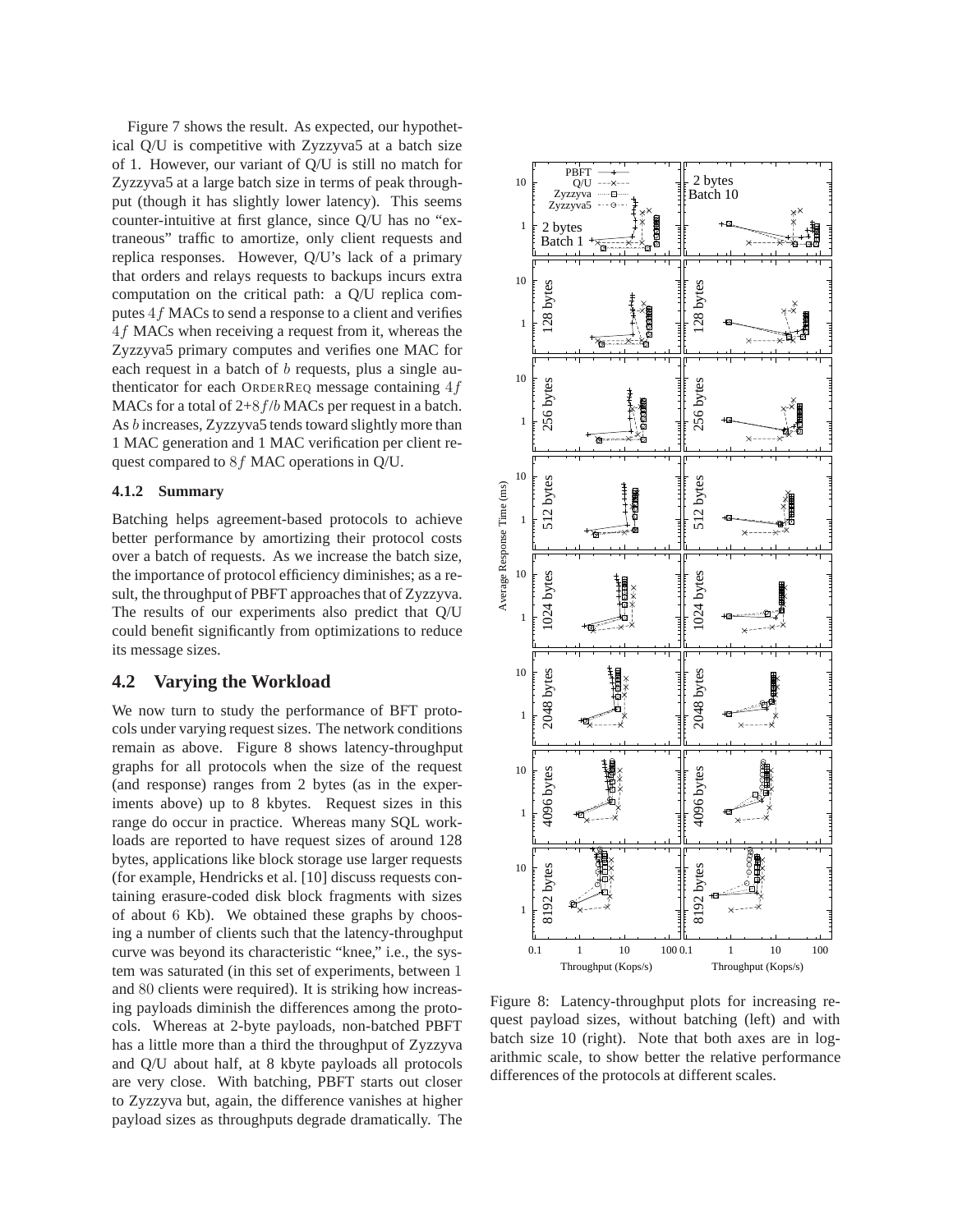

Figure 9: Peak throughput vs. request size. Top: no batching, bottom: batch size of 10. Q/U has no batching but appears in both plots for comparison. Note that the  $x$  axis is logarithmic.

reason is that with increasing request size, the per-byte processing costs and network transmission delays start to dominate per-request costs, which increasingly masks the differences among the protocols.

Though helpful in identifying the latency-throughput trade-offs, the plots in Figure 8 make it difficult to see the trends in peak throughput or latency below saturation. We show in Figure 9 the peak throughput as a function of the request size, and in Figure 10 the mean response time below protocol saturation. Peak throughput trends are clearer here; they are consistent with the large increase in transmission and digest computation costs resulting from larger request sizes.

Interestingly, Q/U appears more robust to increasing payload sizes than the other protocols, and exhibits the least steep decline in throughput. At high payload sizes, Q/U matches the throughput of Zyzzyva and Zyzzyva5, even when these protocols use batching. The reason is that Q/U's messages, which have a larger base size due to the history they contain, are increasingly dominated by the payload as the request size increases. Moreover, at large request sizes, the throughput is increasingly limited by per-byte processing costs like MAC computations and network bandwidth, making batching irrelevant.

Figure 10 shows the average response time for increasing request sizes below system saturation. PBFT with batching and Q/U provide the lowest response times. As payload sizes increase, response times with Zyzzyva and Zyzzyva5 suffer, because Zyzzyva and Zyzzyva5 send a full copy of all requests in a batched ORDERREQ message from the primary to the backups. In contrast, PBFT only sends message digests in its batched PREPREPARE



Figure 10: Minimum of per-experiment average request response time vs. request size. Top: no batching, bottom: batch size of 10. The system is *not* saturated (i.e., these are not the corresponding response times for Figure 9). Q/U has no batching but appears in both plots for comparison. Note that the  $x$  axis is logarithmic.

message, leaving it to the client to transmit the request itself to the backups. The cost of transmitting and authenticating the request content is typically spread over all clients in PBFT, instead of concentrated at the primary in Zyzzyva<sup>7</sup>.

There is no inherent reason why Zyzzyva might not benefit from an optimization similar to that of PBFT under the given network conditions; however, this optimization would increase the bandwidth consumption of the protocol (since all clients will have to send requests to all replicas, as with PBFT) and possibly reduce its ability to deal gracefully with clients who only partially transmit requests to replicas. The best approach may depend on the type of network anticipated. For instance, in networks where multicast is available (e.g., enterprise settings where local multicast deployment tends to be more common), the network component of the overhead caused by large payloads—but not the computation component—may be low.

### **4.3 Heterogeneous Network Conditions**

Next, we place one replica behind a slow link, in order to introduce an imbalance among the replicas. PBFT, Q/U and Zyzzyva5 do not require all replicas to be in sync to deliver peak performance, therefore we expect their performance to be unaffected by heterogeneity. In contrast, we expected Zyzzyva's performance to degrade, because the protocol requires a timely response from all replicas to be able to complete a request in a single phase.

Figure 11 shows results for throughput and average response time. All but the constrained link in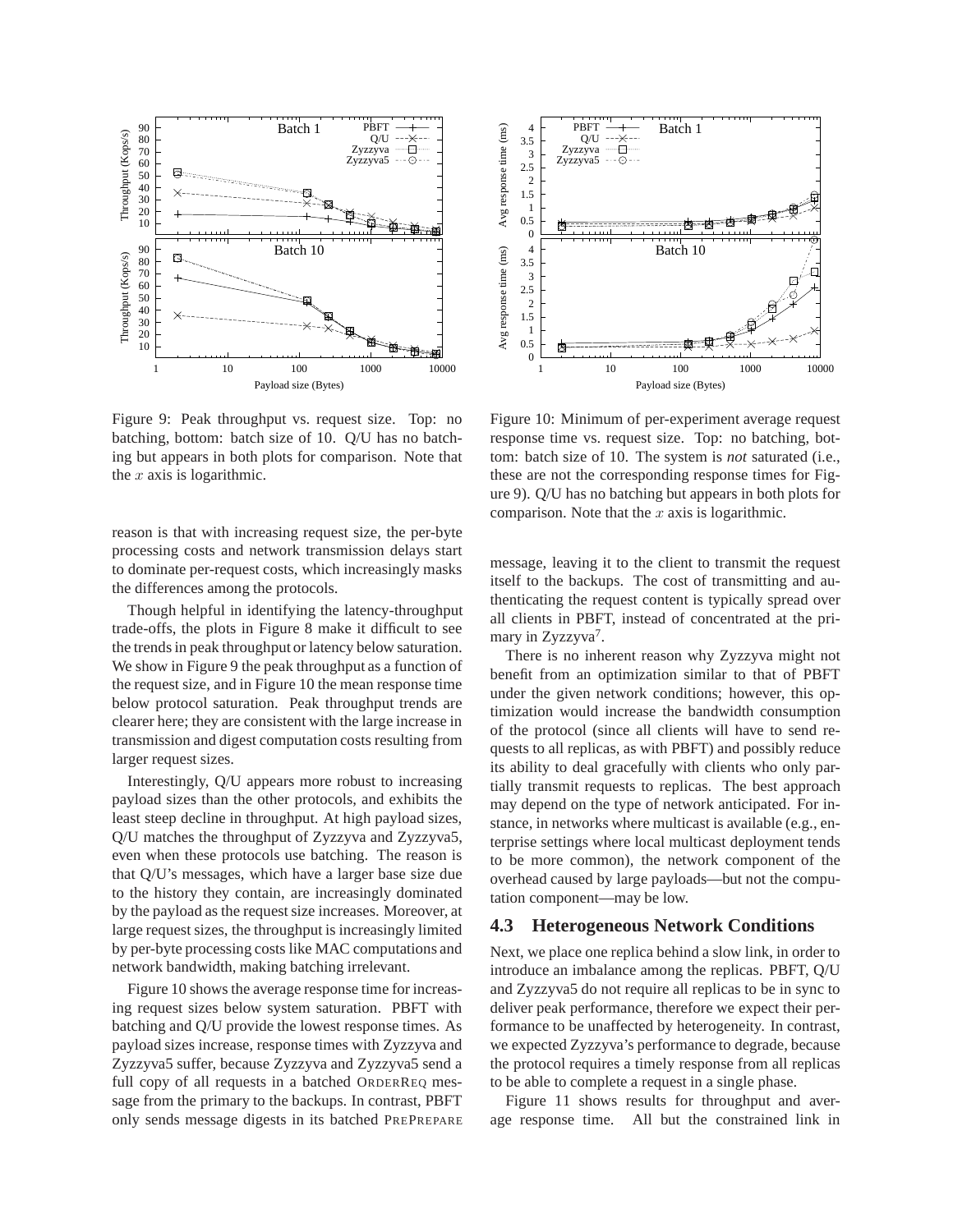

Figure 11: Impact of a replica behind a low bandwidth and high delay link. We vary the characteristics of the slow link, as shown on the  $x$ -axis.

this experiment have 1Gbps bandwidth and 0.04ms latency, whereas the constrained link has the characteristics shown on the  $x$  axis. The leftmost configuration is homogenous and included for comparison.

The throughput and response time of Zyzzyva is strongly affected by the presence of a replica with a constrained network link. Zyzzyva must adapt its timers<sup>8</sup> and eventually switch to two-phase operation as the response time of a slow replica worsens. The throughput of Zyzzyva drops as soon as the imbalance is introduced, because clients start the second phase of the protocol to complete their requests, instead of waiting for the slowest replica to complete the first phase. Consequently, the average response time for Zyzzyva also increases when there is an imbalance. While similar to the mute replica results in section 3.3.4, our results show that Zyzzyva's throughput is sensitive even to small differences in network latency between a client and the replicas.

Q/U's throughput decreases slightly once there is a slower replica. The reason is that when clients initially include the slow replica in their preferred quorum, they may time out and subsequently choose a quorum that excludes the slow replica. As a result, the remaining replicas experience more load and throughput decreases.

The throughput of PBFT improves slightly with increased heterogeneity, because replicas receive fewer messages from the slow replica, which saves them message receive and MAC verification costs. Note that during sustained operation at peak throughput, the messages from the slow replica are queued at the routers adjacent to the slow link and eventually dropped. Of course, this loss of one replica's messages does not affect the protocol's operation and it actually increases protocol efficiency slightly.

# **4.4 Wide-area Network Conditions**

Next, we explore the performance of BFT protocols under wide-area network (WAN) conditions, such as increased delay, lower bandwidth and packet loss. Such conditions are likely to arise in deployments where clients connect to the replicas remotely or when the replicas are geographically distributed.

Before presenting the results, we briefly review how the different protocols deal with packet loss.

## **4.4.1 Background**

**PBFT** In PBFT, if no response to a request arrives, the client eventually times out and retransmits the request to the replicas. A backup replica, upon receiving such a retransmission, forwards it to the primary, assuming it must have missed it. If the primary has already sent a PREPREPARE for that retransmitted message, it does not do anything. However, this could trigger view changes if the original message was lost. To address this problem, PBFT replicas periodically (every 150 ms) multicast small status messages that summarize its state. When another replica notices that the reporting replica is missing messages that were sent in the past, it re-sends these messages [5].

**Zyzzyva/Zyzzyva5** In Zyzzyva, if a backup replica receives an ORDERREQ message for seq i from the primary while it expects  $k < i$  (suggesting a hole in the history), it sends a FILLHOLE message to the primary. The primary retransmits the missing messages. Loss of one such OR-DERREQ message may cause a backup replica to send a FILLHOLE message to the primary for every future OR-DERREQ until the hole is patched. This may cause the primary to experience additional load [14].

**Q/U** In Q/U, replicas inspect the histories contained in request messages to see if they have missed a prior request. If so, they request information from other replicas about the latest state of the corresponding objects. Otherwise, the protocol relies on request retransmission by clients to recover from packet losses.

### **4.4.2 Results**

For the experiment, we configured replicas and clients with different link delay, bandwidth, and uniform random packet loss. Recall that clients and replicas are connected to a common hub via bi-directional links in a star topology. We simulate three wide area configurations as described in Table 2. 50 clients send requests containing 2-byte no-op requests.

The client retransmission timeout was set based on the expected response time of each protocol. Because the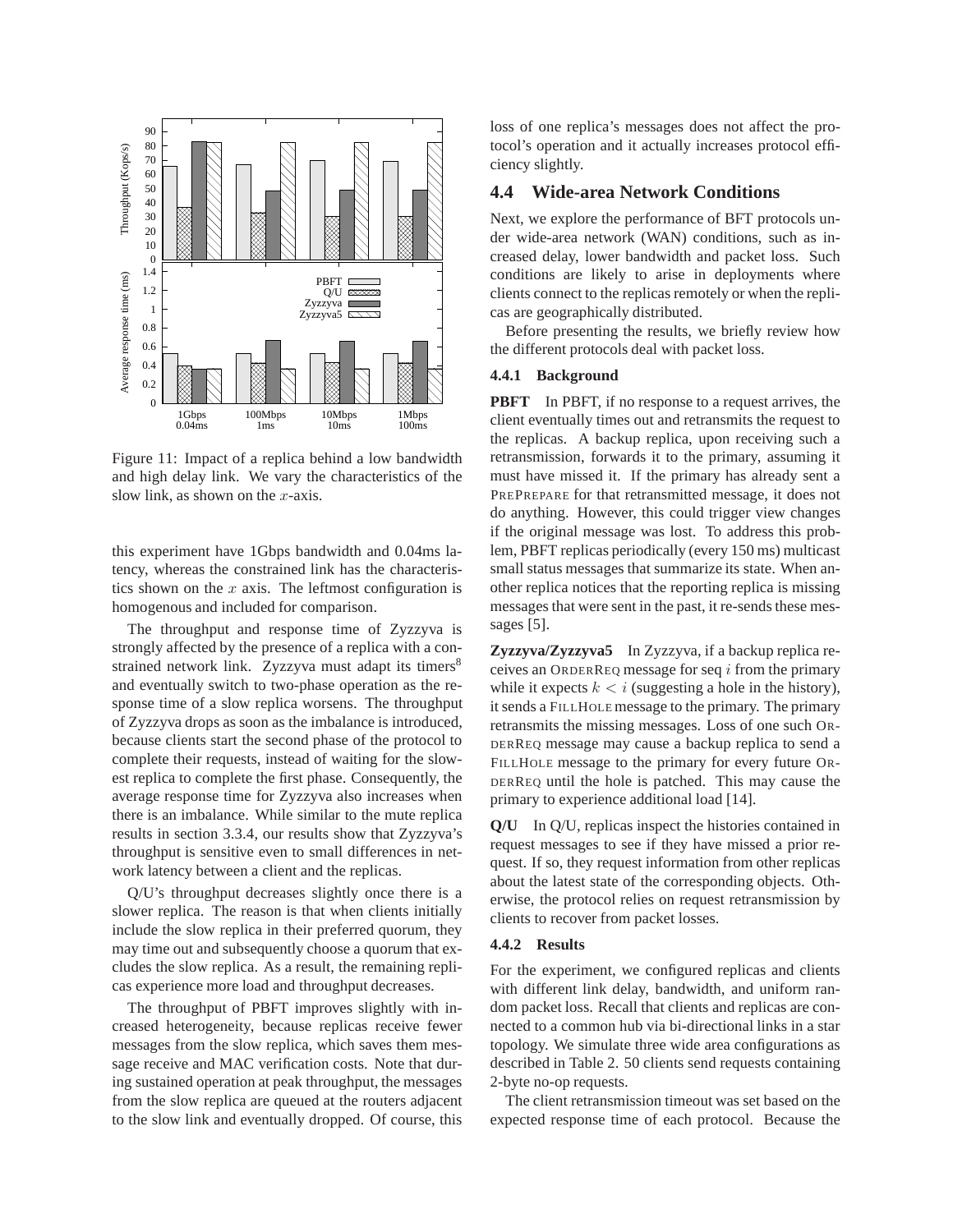Table 2: Wide-area experiment configurations, as shown in Figure 12.



Figure 12: Three configurations on the  $x$  axis, average response latency in ms on the y axis. The error bars indicate one standard deviation around the average.

request messages are very small and incur no execution overhead, we approximated the expected response time by adding the link delays on the protocol execution path. Let  $c$  be the client link latency and  $r$  the replica link latency (both one-way). In the absence of losses and faulty replicas, we expect PBFT to complete a request in time  $(2c + 8r)$ , Q/U in  $(2c + 2r)$ , and Zyzzyva/Zyzzyva5 in  $(2c+4r)$ . Q/U offers the lowest expected delay followed by Zyzzyva and Zyzzyva5 and then PBFT. We set the client retransmission timeout to this estimate for each protocol, plus 10ms. Figure 12 shows the average response time for all four protocols with and without batching, varying link latencies and loss rate; packet loss is uniform random and affects all links equally.

We make three observations. First, even though Q/U completes requests in a single phase with the contentionfree workload used in this experiment, its response times are not better than those of the hybrid protocols when the replica-to-replica latencies are low (i.e.,  $r=1$  ms). Once again, the reason is the larger request messages required by Q/U. The extra latencies for transmitting and computing MACs for the larger Q/U messages compensate for the extra latencies required for inter-replica communication in the agreement protocols. However, with increasing replica-to-replica latencies, the inter-replica communication significantly adds to the latency of the agreement protocols. Q/U's latencies, on the other hand, increase to a lesser extent because it relies on inter-replica communication only to fetch the current object state after a replica misses a request.

Second, Zyzzyva5 has slightly lower response times than Zyzzyva under message loss. The reason is that Zyzzyva5 requires only  $4f+1$  responses from its  $5f+1$ replicas, while Zyzzyva requires responses from all of its 3f+1 replicas to complete a request in a single phase.

Third, batching tends to improve the average latency under losses. Because batching reduces the number of messages per request, it reduces the probability that a given request is affected by a loss, thus reducing the average latency.

# **4.5 Clients with Misconfigured Timers**

The goal of the next experiment is to understand how sensitive existing protocols are to faulty clients. Under contention, it is well known that the performance of quorum protocols like Q/U suffers. In fact, Q/U may lose liveness in the presence of faulty clients that do not back off sufficiently during the conflict resolution phase. The performance of agreement-based protocols like PBFT and Zyzzyva, is believed to be robust to faulty client behavior. The goal of our experiment is to test the validity of this hypothesis. Note that all BFT protocols preserve the safety property regardless of the behavior of clients.

We misconfigured some of the clients' retransmission timers to expire prematurely. The experiments used a LAN configuration, with round-trip delay of 0.16ms on all links (0.04ms one-way for each node-to-hub link). With 100 clients, the average response times are 3ms for Q/U, 1.5ms for PBFT with a batch size of 10, and 1.15ms for Zyzzyva and Zyzzyva5 with a batch size of 10.

We chose four settings of misconfigured timers— 0.5ms, 1ms, 1.5ms, and 2ms. This choice of timers allows us to observe how the protocols behave under aggressive retransmissions by a fraction of the clients (between 0 to 25 out of a total of 100 clients.) A client with a misconfigured timer retransmits the request every time the timer expires without backing off, until a matching response arrives. Figure 13 shows the throughput of the protocols as a function of the number and settings of misconfigured clients, with and without batching. Misconfigured timers affect the throughput of the protocols due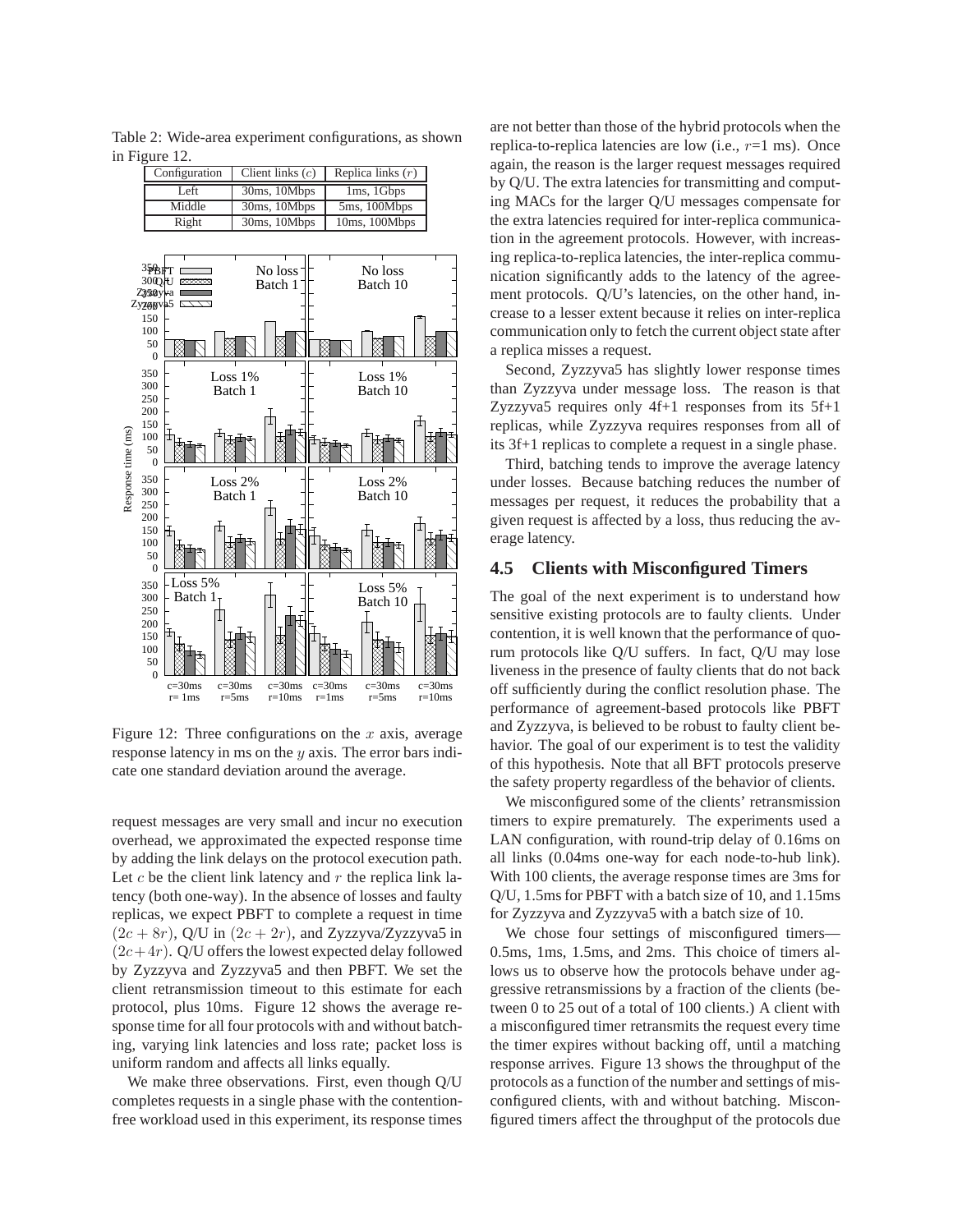to the extra computations of digests, MACs and transmission costs incurred whenever a protocol message must be retransmitted<sup>9</sup>.

Our results show that all protocols are sensitive to premature retransmissions of request messages. This is expected, because premature retransmissions add to the total overhead per completed request.

PBFT and Zyzzyva replicas assume a packet loss when they receive a retransmission: PBFT backups forward the message to the primary when they receive a request for the second time, while Zyzzyva/Zyzzyva5 backups forward the request to the primary immediately because a client is expected to send a request to backups only upon a timeout. A Zyzzyva primary, upon receiving such a forwarded request message from a backup replica, responds with the ORDERREQ message. A PBFT primary responds with a PREPREPARE to the backup only if it has never seen the request, otherwise it ignores the retransmission. By retransmitting a request to all backups, a misconfigured client causes the primary of both PBFT and Zyzzyva/Zyzzyva5 to receive additional messages from the backups.

A Q/U replica, upon receiving a retransmission, responds with the cached response if the request has executed, or else processes the request again. No additional replica-to-replica communication is necessary under a contention-free workload.

The relative impact of clients with misconfigured timers is more pronounced with batching. With batching, each individual retransmitted request can cause the retransmission of protocol messages for the entire batch that contained the original request. As a result, the aggregation of protocol messages that occurs in normal protocol operation does not occur for retransmitted requests.

# **5 Related Work**

While there has been considerable work on simulators for networks and P2P systems, we are aware of relatively little work that attempts to model both CPU performance and network characteristics, though we note that a similar technique was used by Castro [5] to build an analytical model of the PBFT protocol.

Systems like WiDS [17], Macedon [21], and its successor MACE [12] allow distributed systems to be written in a state-machine language, which can then be used to generate both a native code implementation and drive a simulator, which also executes "real" code.

BFTSim takes a different approach, simulating both the message exchange and the CPU-intensive operations. This allows easy exploration of the effect of CPU performance for crypto operations, and P2's declarative specifications are an order of magnitude more concise than MACE (which itself is considerably more concise than



Figure 13: Clients with misconfigured retransmission timers. We vary the number of such clients on the  $x$ -axis (100 clients total).

a manual implementation in Java or C++). The disadvantage with BFTSim is that BFT protocols thus specified cannot be executed "for real" in a production system without extensions to P2, and would likely result in a less efficient implementation due to P2 currently generating software dataflow rather than native code.

We chose our BFT protocols (PBFT, Q/U, and Zyzzyva) to provide good coverage for BFTSim in order to evaluate its effectiveness as well as provide interesting comparisons. However, recent research has produced a slew of new protocols, which we intend to examine.

To take one example, Cowling et al.'s HQ protocol [9] ingeniously combines quorum and consensus approaches. HQ is a two-round quorum protocol in the absence of write conflicts and requires  $3f + 1$  replicas. Replicas optimistically choose an ordering of requests (a *grant*) and notify the client, which collects a quorum of  $2f + 1$  such grants and in a second round returns the collected grants (a *writeback*). Replicas detect contention by observing the set of grants in the writeback, and resort to Byzantine consensus for resolution rather than exponentially backing off as in a pure quorum system. As a result, HQ improves upon PBFT in low-concurrency settings, while resolving concurrency conflicts at a lower expected latency than Q/U. Published results for HQ so far are only for fault-free settings with low-latency, high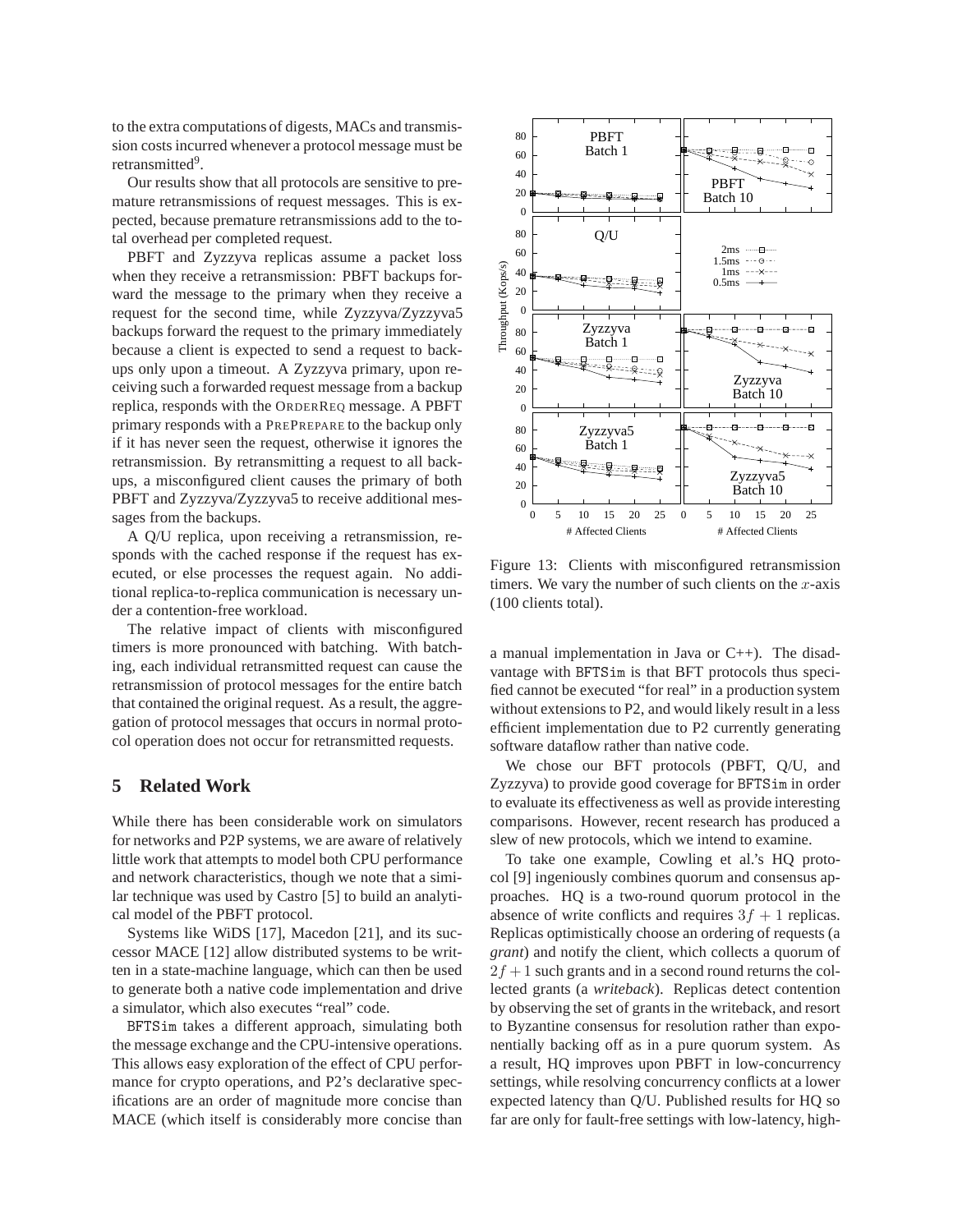bandwidth links.

Part of our agenda in this paper is to argue for the comparison of distributed algorithms on a level playing field in a variety of realistic, but different, scenarios. Only then can developers select appropriate algorithms for the particular tradeoffs at hand. Such a shift in thinking has been recently recognized in processor architecture, where it is termed "scenario-oriented design" [20].

## **6 Future Work and Conclusions**

In this paper we recognize that, though bold, new moves have been made towards designing and implementing efficient, safe, and live Byzantine-fault tolerant replicated state machines, little has been done to look under the covers of those protocols and to evaluate them under realistic imperfect operating conditions. We argue that a simulation framework in which fundamentally different protocols can be distilled, implemented, and subjected to scrutiny over a variety of workloads, network conditions, and transient benign faults, can lead to the deeper understanding of those protocols, and to their broad deployment in mission-critical applications.

Our first contribution has been BFTSim, a simulation environment that couples a declarative networking platform for expressing complex protocols at a high level (based on P2), and a detailed network simulator (based on ns-2) that has been shown to capture most of the intricacies of complex network conditions. Using BFTSim, we have validated and reproduced published results about existing protocols, as well as the behavior of their actual implementations on real environments. We feel confident that this will encourage the systems community to look closely at published protocols and understand (and reproduce!) their inherent performance characteristics, with or without the authors' implementation, without unreasonable effort.

Second, we have taken some first steps towards this goal with three protocols, PBFT, Q/U, and Zyzzyva/Zyzzyva5. We have identified some interesting patterns in how these protocols operate:

- One-size-fits-all protocols may be tough if not impossible to build; different performance trade-offs lead to different design choices within given network conditions. For instance, PBFT offers more predictable performance and scales better with payload size compared to Zyzzyva; in contrast, Zyzzyva offers greater absolute throughput and is significantly more robust in wider-area, lossy networks.
- In the contention-free workloads we study, O/U can demonstrate its strengths in particular as payload sizes grow and replica-replica latencies increase, compared to all competing protocols. This opens up

an intriguing question: what if Q/U were less vulnerable to write contention? An overly simple assessment might argue that Zyzzyva is roughly equivalent to Q/U with an explicit preserializer of requests, which ensures that no write contention occurs in the absence of Byzantine faults [22]. It may be productive to assess to what extent this similarity is only superficial and, if not, what benefits one might gain from building a protocol from scratch, versus engineering a safe composition of existing protocols. Alternatively, a new protocol that shares Q/U's optimistic one-phase execution with HQ's efficient contention resolution may become appealing, especially for large-request workloads.

• Timeouts should be set very carefully. This should come as no surprise. However, some protocols are more vulnerable to timeout misconfigurations than others. With Zyzzyva, the ability to complete a request with a single phase offers spectacular opportunities for high throughput, but misconfiguration of the timeout, or the inevitable jitter in wide-area deployments, can rob the protocol of its benefits. In contrast, Q/U tolerates wider timer misconfigurations, but has less to lose in absolute terms.

Although we are confident that our approach is promising, the results described in this paper only scratch the surface of the problem. We have not yet assessed the particular benefits of reliable transports, especially in the presence of link losses; we have only studied a simplified notion of multicast and have yet to study data-link broadcast mechanisms used by some protocols; we have only explored relatively simplistic, geographically constrained topologies instead of more complex, wide-area topologies involving faraway transcontinental or transoceanic links; and we have limited ourselves to the relatively closed world of Byzantine-fault tolerant replicated state machines. Removing these limitations from BFTSim is the subject of our on-going research.

Moving forward, we are expanding the scope of our study under broader workload conditions (varying request execution costs, cryptographic costs, heterogeneous computational capacities), network conditions (skewed link distributions, jitter, asymmetric connectivity), and faults (flaky clients, denial of service attacks, timing attacks). We particularly hope to extract the salient features of different protocols (such as PBFT's and Zyzzyva's ways of dealing with client requests, or Zyzzyva's and Q/U's similarities modulo request preserialization), as well as expand to incorporate storage costs, and bandwidth measurements. Finally, we hope to stimulate further research and educational use by making BFT-Sim publicly available, along with our implementations of BFT protocols.